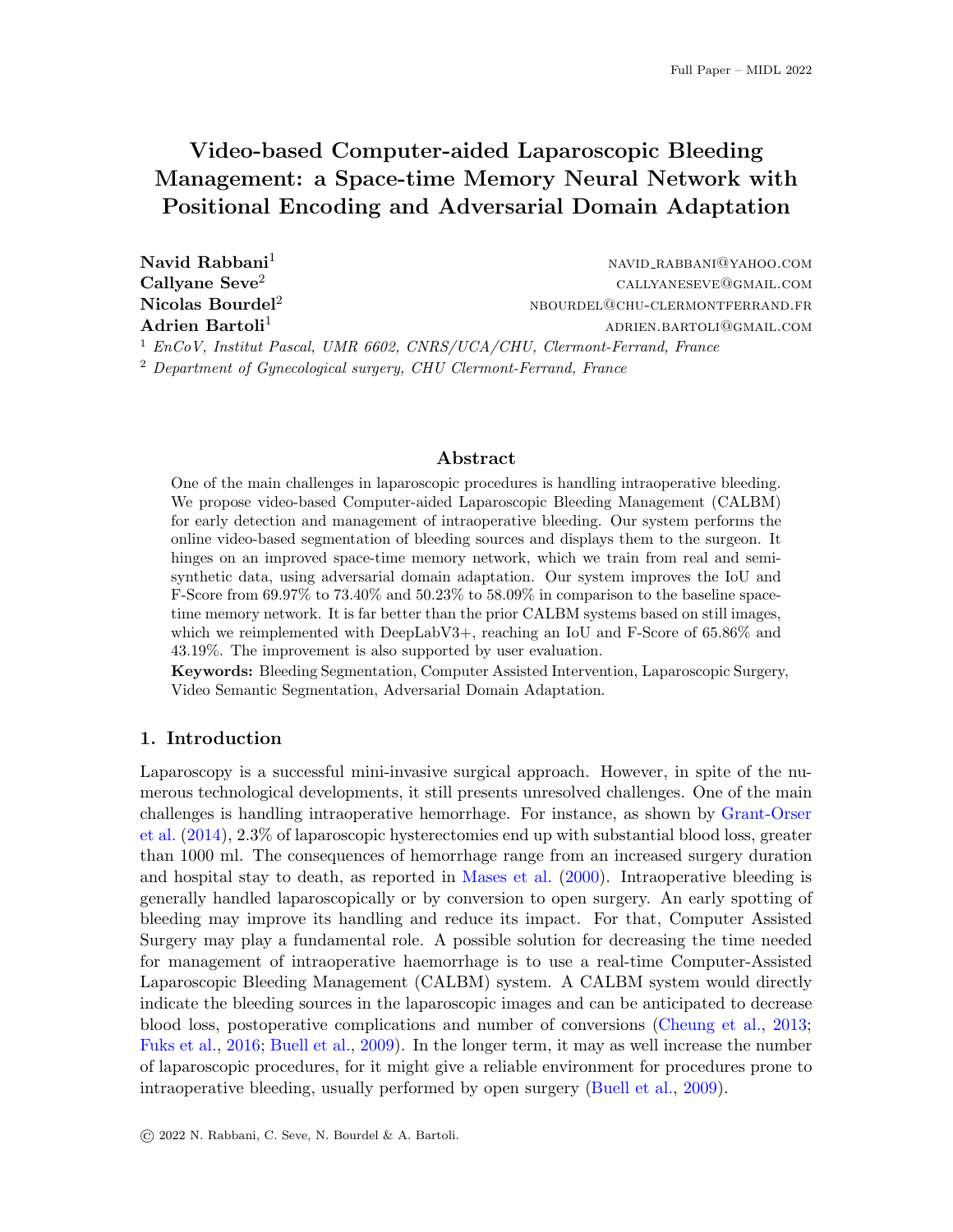We cast CALBM as a semantic segmentation problem and propose a deep neural network to automatically segment the bleeding regions in laparoscopic videos. This is a challenging task, owing to the visual ambiguity between active bleeding, coagulated blood and some normal tissues. In addition, the bleeding regions have arbitrary and possibly complex shapes and are largely textureless. It is thus expected that temporal features may be required to achieve precise segmentation. This is supported by evidence observed in manual expert segmentation, where using a short video clip allows the expert to disambiguate a situation compared to using only a still image. The visual ambiguity and requirement for video make data collection complex and costly. It is thus fundamental to be able to exploit both supervised and semi-supervised learning. We observed that subjectivity occurred at times in bleeding labelling, owing to the ambiguity between running and steady blood, as well as neighbouring structures. Video mitigates this subjectivity but does not resolve it entirely. Another source of subjectivity is the typically faded edges of the bleeding areas.

We bring five main contributions. First, we introduce the first video-based CALBM system, which we concretely demonstrate in gynecologic laparoscopic surgery. Second, we propose an improved space-time network that uses a novel spatio-temporal positional encoding to explicitly capture time-dependent information. Third, we introduce a dataset with 949 labelled images and over 60 hours of unlabelled videos. Fourth, we train from both real and semi-synthetic data, using an extension of our network to achieve unsupervised domain adaptation. Fifth, we report an extensive experimental evaluation, comparing our networks to two baselines, the space-time memory network and DeepLabV3+. Standard segmentation metrics show that our networks outperform. User evaluation shows that they achieve a score close to manual ground-truth and far better than the baseline methods.

### 2. Related Works

Bleeding detection in laparoscopy. Existing research in CALBM is rather limited, in spite of the crucial importance of bleeding management. [Jo et al.](#page-9-2) [\(2016\)](#page-9-2) use a simple colour threshold in the CIELAB colour representation. [Garcia-Martinez et al.](#page-8-3) [\(2017\)](#page-8-3) use a similar approach with colour channel ratios, namely  $B/R$  and  $G/R$ . [Okamoto et al.](#page-10-0) [\(2019\)](#page-10-0) use a Support Vector Machine (SVM) classifier from combinations of RGB and HSV colour values. These three methods only consider the per-pixel colour information and ignore the valuable inter-pixel spatial information, obtaining poor results. [Yamamoto et al.](#page-10-1) [\(2020,](#page-10-1) [2021\)](#page-10-2) use neural networks designed for segmentation, namely the U-Net and YOLO-V3. By considering spatial information, these two methods outperform the three previous ones. However, they ignore the valuable inter-image temporal information. In contrast, our proposed network uses both spatial and temporal information.

Bleeding detection in endoscopy. Finding abnormalities such as bleeding sources is an active research area in gastrointestinal endoscopy [\(Tuba et al.,](#page-10-3) [2017;](#page-10-3) [Ghosh et al.,](#page-8-4) [2018;](#page-8-4) [Hajabdollahi et al.,](#page-9-3) [2019;](#page-9-3) [Li et al.,](#page-9-4) [2019a\)](#page-9-4). Gastrointestinal endoscopy and laparoscopy have strong differences, owing to the part of the anatomy they show. A gastrointestinal endoscopy image shows one organ and is typically more homogeneous than a laparoscopy image, which shows multiple ones. Nonetheless, the systems designed for bleeding detection in endoscopy may be inspiring for CALBM. [Tuba et al.](#page-10-3) [\(2017\)](#page-10-3) use handcrafted local features and an SVM classifier. [Hajabdollahi et al.](#page-9-3) [\(2019\)](#page-9-3) use a Multi-Layer Perceptron (MLP)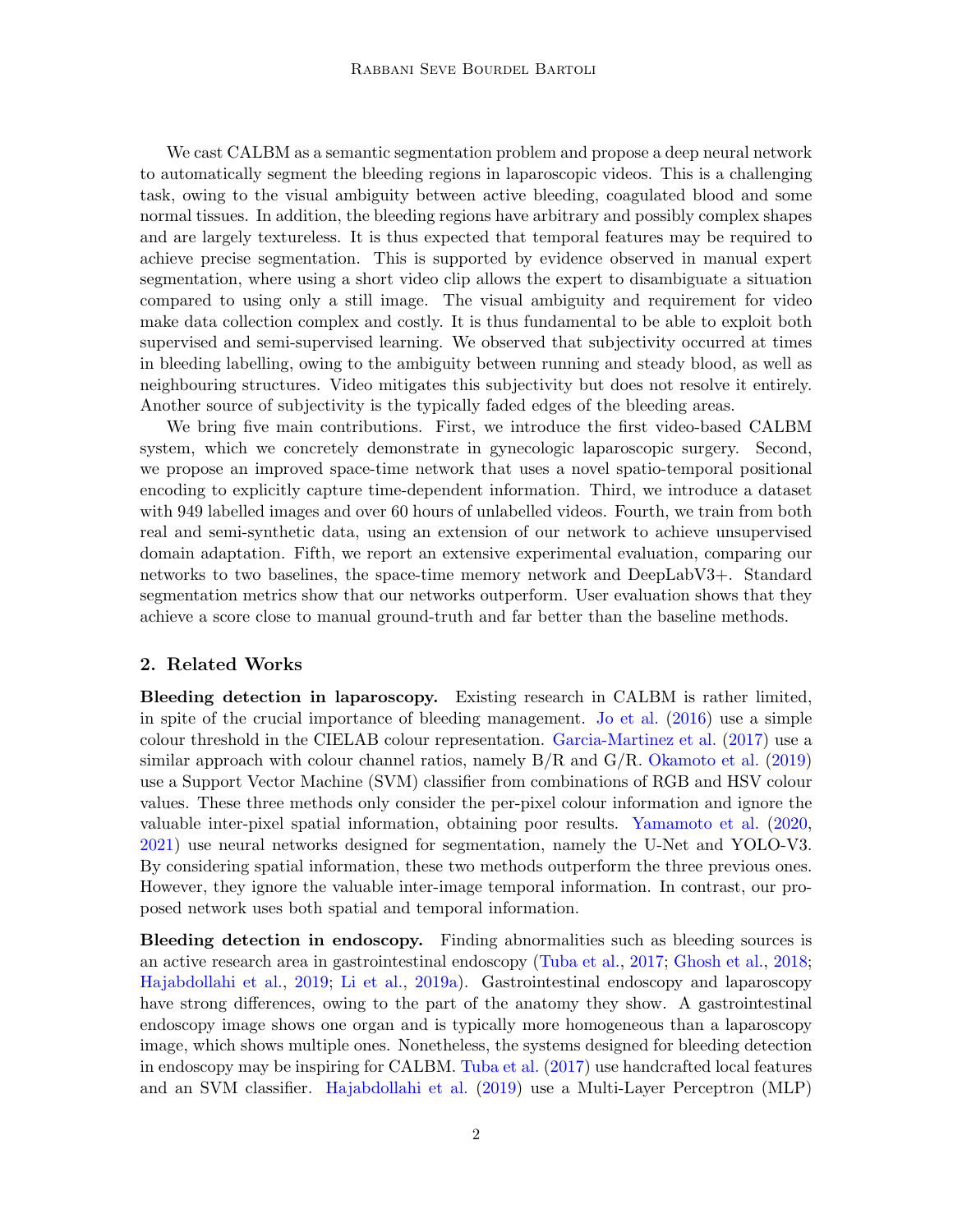taking RGB patches. [Ghosh et al.](#page-8-4) [\(2018\)](#page-8-4) use a CNN SegNet. [Li et al.](#page-9-4) [\(2019a\)](#page-9-4) use a multistage attention U-Net. Similarly to the existing CALBM systems, some of these use the spatial information, but none use the temporal information, contrasting with the proposed approach which uses both. There also exist related methods towards the segmentation of organ parts other than bleeding. In particular, [Casella et al.](#page-8-5) [\(2021\)](#page-8-5) use 3D convolution layers to segment the inter-fetal membrane in endoscopic images while [Kamnitsas et al.](#page-9-5) [\(2017\)](#page-9-5) use unsupervised domain adaptation in brain lesion segmentation.

Image and video segmentation. There has been substantial research efforts recently in developing deep learning based methods for semantic segmentation. Video semantic segmentation (VSS) extends image semantic segmentation (ISS) to the spatio-temporal domain, using temporal information to facilitate temporal coherence. In ISS, the survey by [Minaee](#page-9-6) [et al.](#page-9-6) [\(2021\)](#page-9-6) reported over 100 methods. Comparing the accuracy on the PASCAL VOC dataset [\(Everingham et al.\)](#page-8-6) shows that the top-performing methods are EfficientNet+NAS-FPN [\(Zoph et al.,](#page-10-4) [2020\)](#page-10-4), DeepLabV3+ [\(Chen et al.,](#page-8-7) [2018\)](#page-8-7) and EMANet [\(Li et al.,](#page-9-7) [2019b\)](#page-9-7). We thus select DeepLabV3+ to form the baseline image-based CALBM system. In VSS, the survey by [Wang et al.](#page-10-5) [\(2021\)](#page-10-5) reported over 150 methods. The Space-Time Memory (STM) network [\(Oh et al.,](#page-10-6) [2019\)](#page-10-6) and its variants EGMN [\(Lu et al.,](#page-9-8) [2020\)](#page-9-8), LCM [\(Hu et al.,](#page-9-9) [2021\)](#page-9-9), and RMNet [\(Xie et al.,](#page-10-7) [2021\)](#page-10-7) show top performance on semi-automatic video object segmentation (SVOS). We thus select STM to form the baseline video-based CALBM system. However, STM does not fully exploit the powerful concept of temporal ordering, which we improve by including explicit positional encoding, and is not domain adaptation ready, which we improve by extending it in a domain adversarial manner.

### 3. Proposed Methods

We first introduce the baseline STM, then its proposed extension including positional encoding called STM-PE and its proposed extension handling domain adaptation called DA-STM-PE. The networks are shown in Figure [1.](#page-3-0)

#### 3.1. The Space-time Memory Network

STM takes the current frame  $I_t$  and the T previous frames  $\{I_{t-i}\}_{i=1:T}$  along with their segmentation masks  $\{M_{t-i}\}_{i=1:T}$  as inputs. These masks are the network output at the previous temporal steps. It uses an attention mechanism, named space-time memory reader, to retrieve the spatio-temporal information. This exploits a memory value map based on the dot product attention between a query key map and the memory key map. The key and value pairs are produced by two different encoders, applicable to the query image and to the memory. The query encoder  $Enc_Q$  takes the current frame as input and produces two feature maps, the key  $k_Q$  and the value  $v_Q$ . It uses two parallel convolutional layers attached to the output of the backbone network. With these, the feature channel size of the backbone network is reduced by a factor of 8 for the key and 2 for the value. The memory encoder  $Enc<sub>M</sub>$  has a similar structure to the query encoder but takes both an image and a segmentation mask as inputs. These are concatenated along channel dimension to make a 4-channel tensor. Using an additional single channel filter, the 4-channel tensor is then fed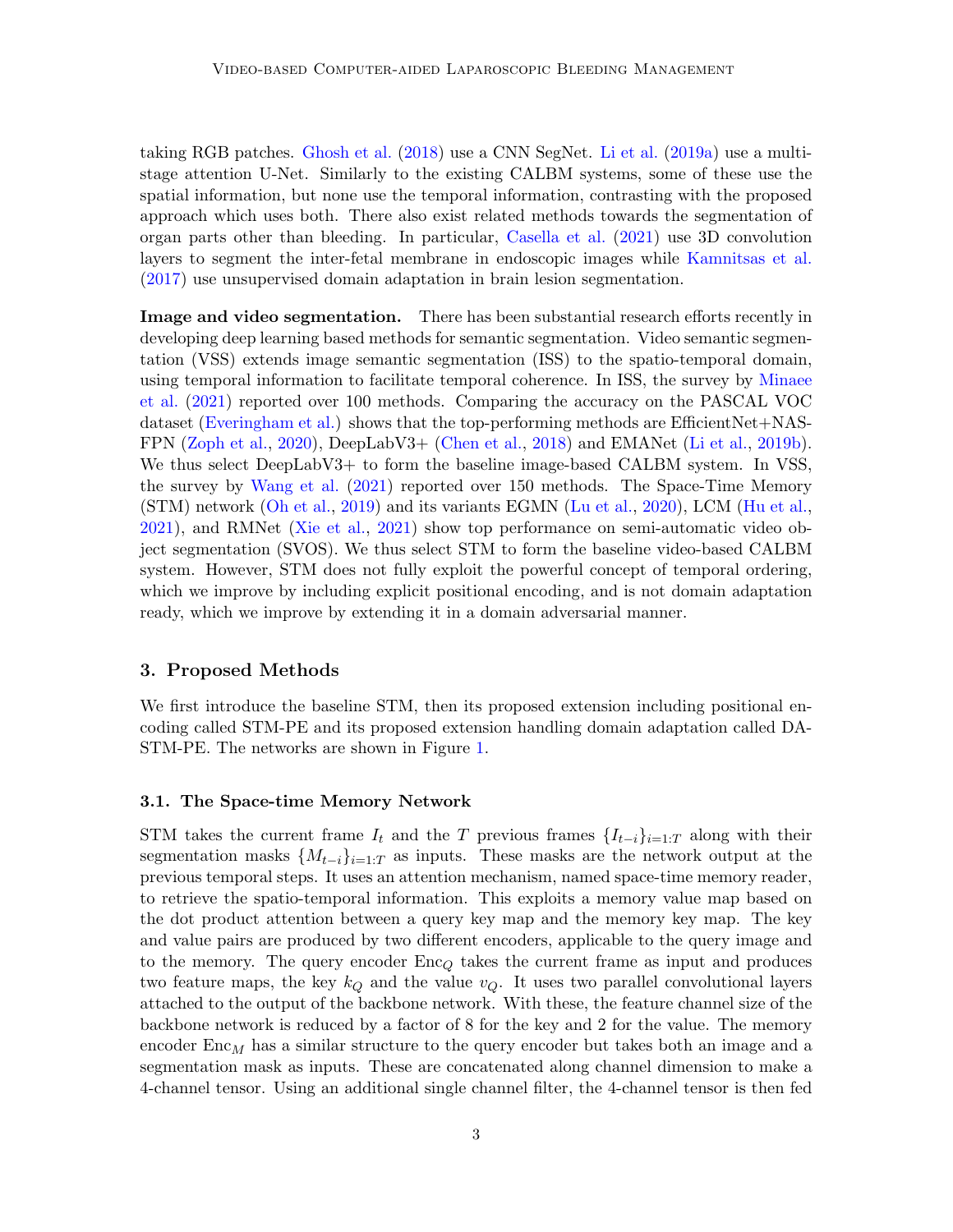

<span id="page-3-0"></span>Figure 1: The proposed DA-STM-PE network extends STM with Positional Encoding (blue boxes) and adversarial unsupervised Domain Adaptation (red box).

to the backbone network. The backbone is a ResNet-50 and the features are derived from stage 4 of the network. The backbone weights are initialised from ImageNet training.

The keys and values from memory encoder are stacked along temporal dimension and produce the 4-dimensional tensors  $k_M$  and  $v_M$ . We start with an empty mask as  $M_0$  and follow the memory management rules of the baseline STM [\(Oh et al.,](#page-10-6) [2019\)](#page-10-6). The retrieved spatio-temporal tensor from the space-time memory reader is fed in a decoder to predict the segmentation mask  $M_t$ . The decoder uses multi-stage refinement blocks [\(Oh et al.,](#page-10-8) [2018\)](#page-10-8) to gradually upscale the feature map. At every stage the refinement block receives the output of the previous stage and the same resolution feature map from the query encoder from skip connections.

#### 3.2. Extension to Positional Encoding

The extension made by STM-PE over STM is by explicitly capturing the spatio-temporal information into the value maps. In the attention mechanism of STM, this information is only implicitly captured. Concretely, we add the spatio-temporal information to the value maps  $v_M$  using positional encoding. We use a positional encoding tensor PE, which has the same dimension as  $v_M$  and can thus be directly concatenated. We use sine and cosine functions of different frequencies to produce PE, which is a spatio-temporal extension of positional encoding [\(Vaswani et al.,](#page-10-9) [2017\)](#page-10-9):

$$
PE(t, i, j, c) = \begin{cases} \sin(c/10000^{i/T}) & \text{even}(i), c < C/8\\ \cos(c/10000^{(i-1)/T}) & \text{odd}(i), c < C/8\\ \sin(c/10000^{j/T}) & \text{even}(j), C/8 \le c < C/4\\ \cos(c/10000^{(j-1)/T}) & \text{odd}(j), C/8 \le c < C/4\\ \sin(c/10000^{t/T}) & \text{even}(t), C/4 \le c < C/2\\ \cos(c/10000^{(t-1)/T}) & \text{odd}(t), C/4 \le c < C/2, \end{cases}
$$
(1)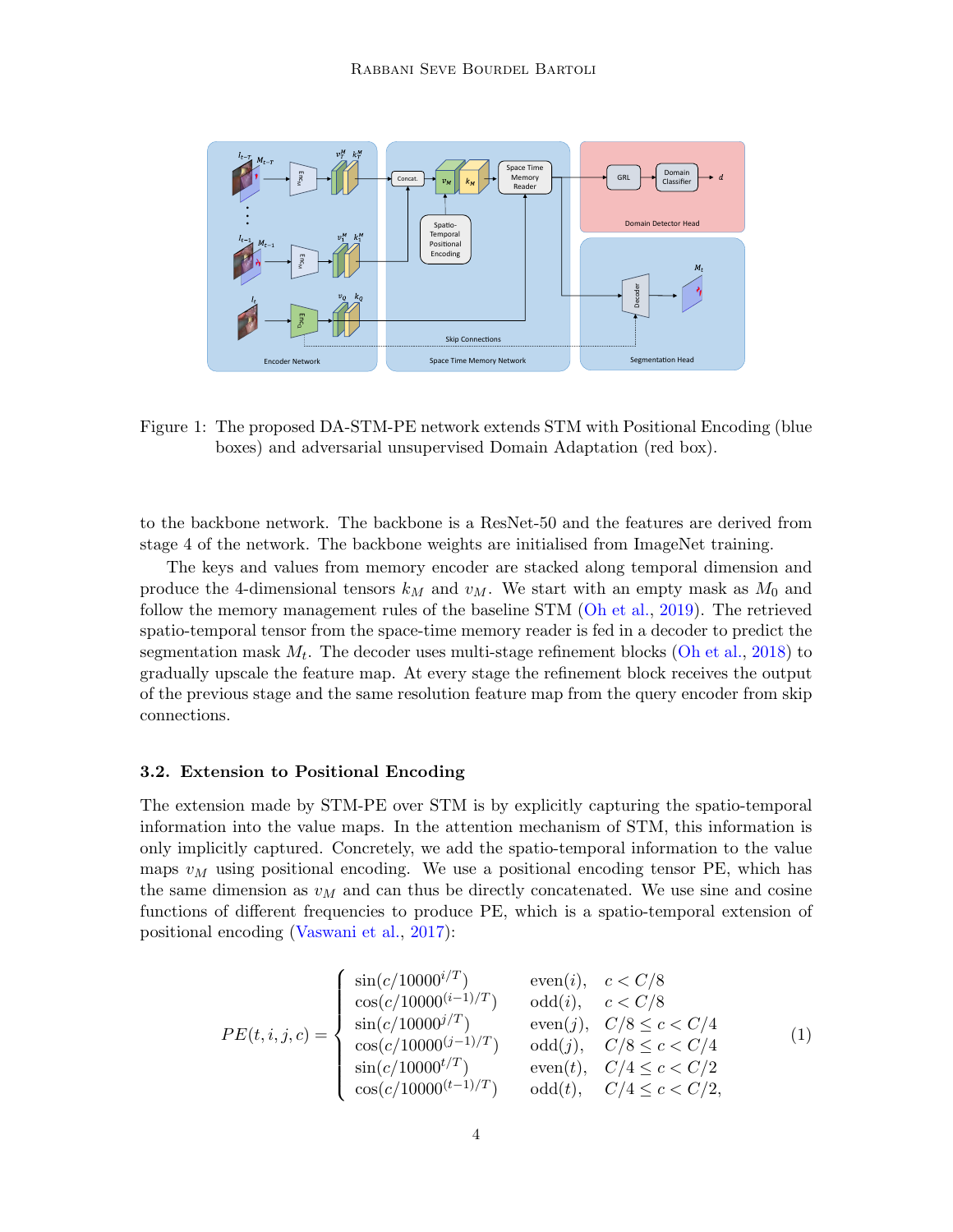where C is the number of channels and t, i, j and c are the indices for time, image  $y$ - and x-axes and channel.

#### 3.3. Extension to Unsupervised Adversarial Domain Adaptation

While using the video improves temporal coherence and continuity compared to image segmentation, it makes training more challenging, owing to the need for a large amount of annotated video data. In particular, manually segmenting laparoscopic videos for a CALBM system would require prohibitive expert resources. We thus extend our STM-PE to DA-STM-PE, which trains using semi-synthetic videos by handling domain adaptation. We create semi-synthetic videos from annotated still images warped by random projective transforms, see Figure [2.](#page-4-0) The generated semi-synthetic videos used as training data and the real videos which we eventually wish to process have different distributions. This socalled domain shift can strongly harm performance if not handled properly. The purpose of domain adaptation is to address this domain shift. We implement it in DA-STM-PE via unsupervised adversarial domain adaptation [\(Ganin et al.,](#page-8-8) [2016\)](#page-8-8).

Unsupervised adversarial domain adaptation uses unannotated data from the destination domain, here the real videos, to adapt a network trained with the source domain, here the semi-synthetic videos. A general multi-layer segmenter network is, as shown in Figure [3,](#page-5-0) composed of a feature extractor, producing feature maps, and a segmenter, using the feature maps to produce the segmentation. Domain adaptation adapts the feature extractor by decreasing the H-divergence between the feature maps produced for the source and destination domains. The H-divergence between domains  $\mathcal S$  and  $\mathcal T$  is defined as:

$$
d_{\mathcal{H}}(\mathcal{S},\mathcal{T})=2(1-\min_{h}[\text{err}_{\mathcal{S}}(h(X))+\text{err}_{\mathcal{T}}(h(X))]),
$$

where  $h(X)$  is a domain classifier, specifically a binary function of the features X. The minimum term in  $H$ -divergence definition is the domain classification error for the best domain classifier. By domain adaptation, the feature extractor network minimises the  $H$ divergence as:

$$
f^* = \min_{f} d_{\mathcal{H}}(\mathcal{S}, \mathcal{T}) = \max_{f} \min_{h} [\text{err}_{\mathcal{S}}(h(X)) + \text{err}_{\mathcal{T}}(h(X))].
$$

This is implemented with a Domain Adversarial Neural Network (DANN) [\(Ganin et al.,](#page-8-8) [2016\)](#page-8-8), using a Gradient Reversal Layer (GRL) and two loss functions, as shown in Figure [3.](#page-5-0)

The proposed DA-STM-PE is a DANN which we construct from STM-PE. We thus add a domain detection head to STM-PE, as shown in Figure [1.](#page-3-0) This head uses a domain



<span id="page-4-0"></span>Figure 2: Semi-synthetic video clip synthesis from labelled still images.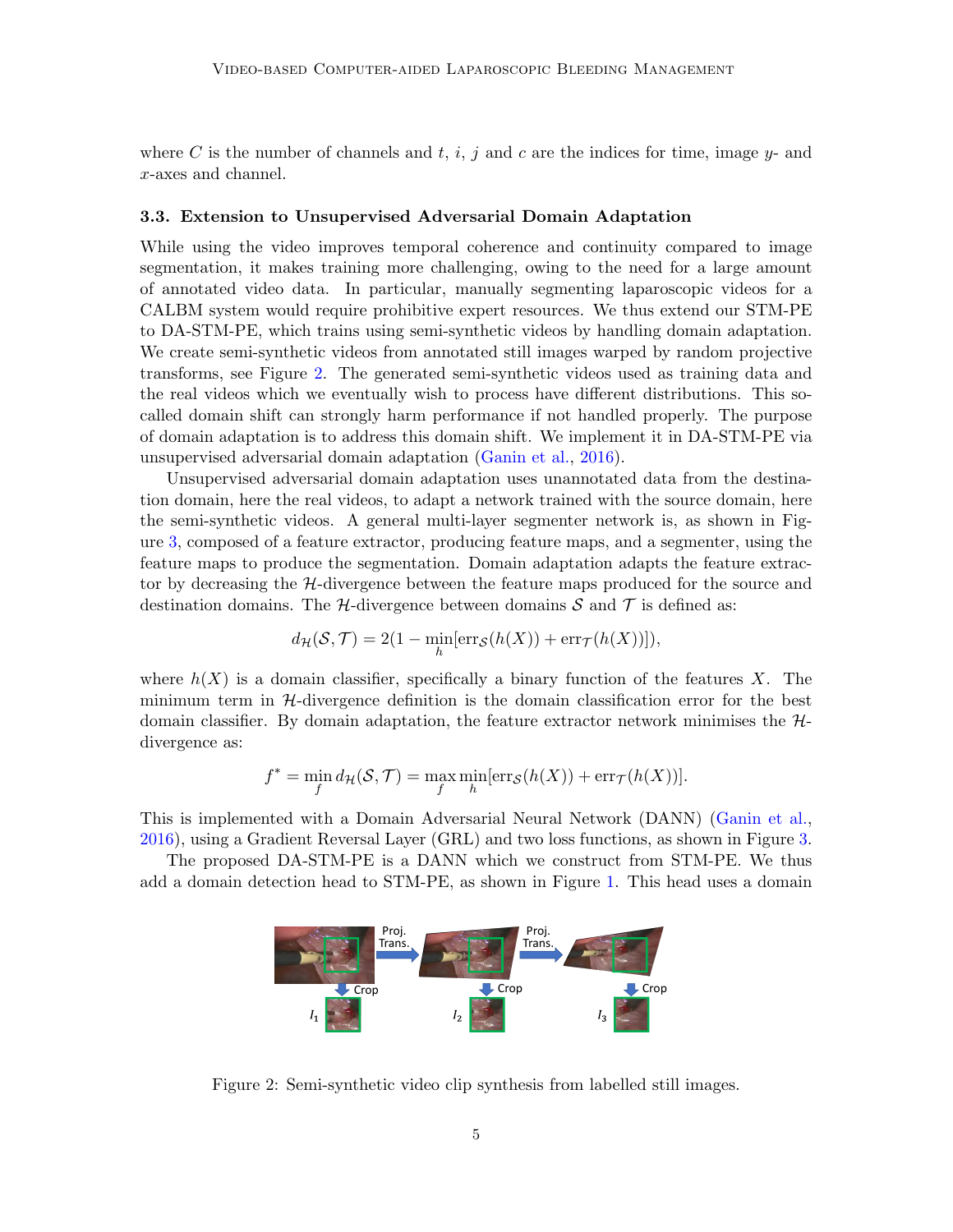

<span id="page-5-0"></span>Figure 3: A segmenter network (blue box) and its extension as a Domain Adversarial Neural Network (DANN) (blue and red boxes).

classifier with a two-stage convolutional network following a global pooling layer. It classifies the domain of an input video as semi-synthetic or real. DA-STM-PE represents the first attempt ever to use domain adaptation with semi-synthetic videos generated from real still images for segmentation.

## 3.4. User Evaluation Method

In addition to the usual segmentation metrics, we evaluated the baseline and the proposed methods with a user score. For this purpose, we created an online questionnaire. The questionnaire shows 20 gynecologic laparoscopy images of various typical procedures. The images are shown side by side with their predicted bleeding masks. The questionnaire is then instantiated for each method and randomised. We sent these questionnaires out to gynecologic surgeons within and outside of our research team and asked them to score each bleeding mask between 1 and 5. The surgeons were given the following instructions: "If all bleeding sources were found with a reasonable extent of each area, then this is a very good result and scores 5. If all bleeding sources were missed, then this is a very bad result and scores 1. In between, the score depends on how complete the bleeding source detection is, and how useful it is to ensure coagulation." We also left the possibility to not score an image. Lastly, we collected the level of expertise, from junior to expert. We processed the responses to the questionnaires to derive an average score and confidence for each method.

## 4. Experimental Results

#### 4.1. Datasets

We recorded over 60 hours of video from 96 gynecologic laparoscopic surgeries. All participants gave their written informed consent according to the approval of the ethical committee (IRB 2018-A03130-55). From these videos, 750 images with active bleeding were selected and annotated by junior surgeons under supervision of senior surgeons. The images were used to create 2-second semi-synthetic training videos by random rotation, shearing, zooming, translation and cropping. This was done on-the-fly during training. Consequently, we could virtually generate an infinite amount of these. In parallel, domain adaptation requires real video clips, albeit unlabelled. These were found as excerpts of the pool of unlabelled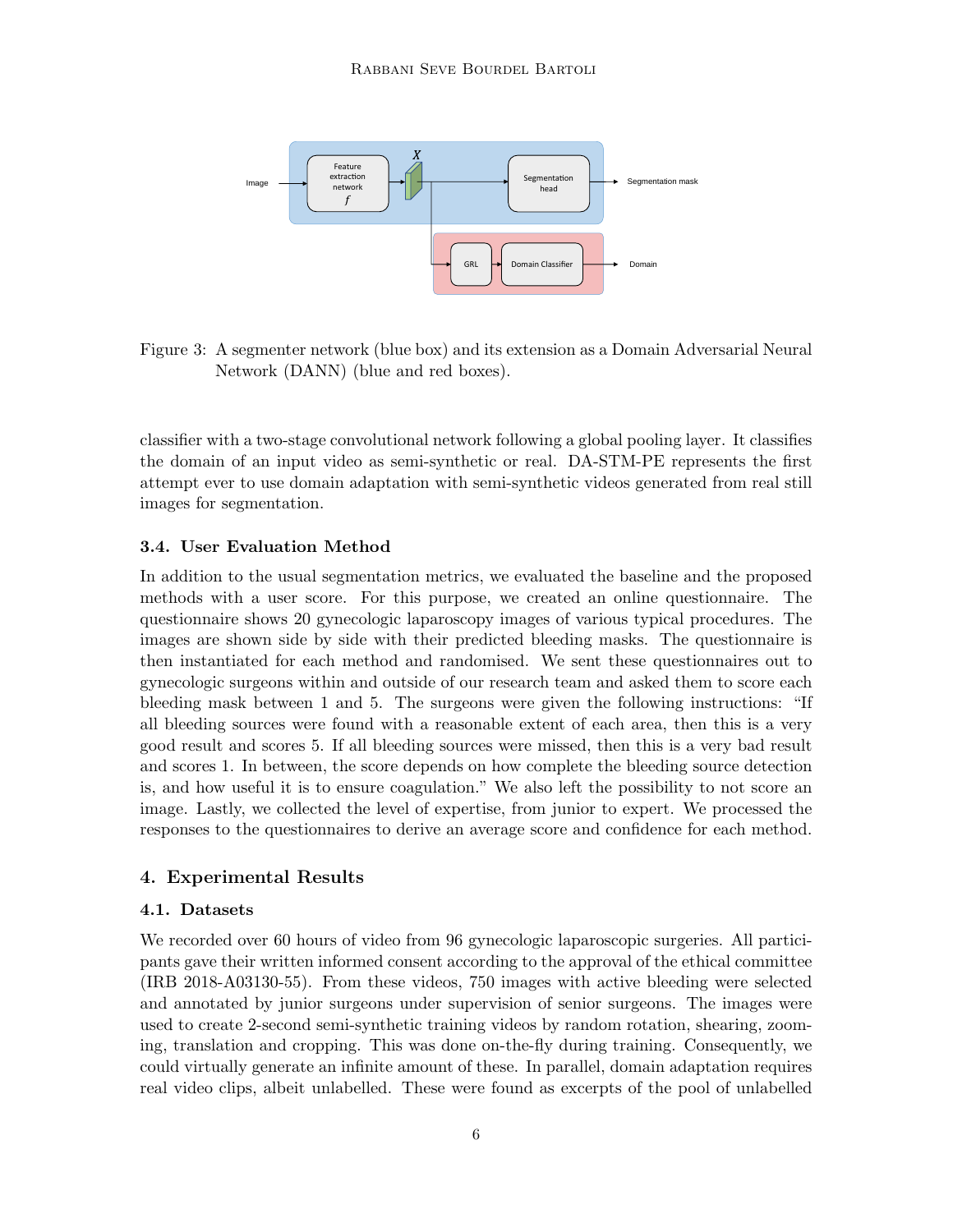videos, using random cuts, to produce 18560 such real unlabelled clips. From the number of training iterations, we estimated that around 160K semi-synthetic video clips were generated for training, the same number of video clips being randomly drawn from the pool of 18560 unlabelled clips used for domain adaptation. Ten 4-minute clips were randomly selected from the remaining videos to serve as test data, ensuring the absence of patient overlap between the training and test data. The surgeons then annotated 199 representative images, around 20 per video clip, to serve as ground-truth. From these, we constructed 199 test video clips, each consisting of 49 unlabelled consecutive frames followed by a 50th labelled frame at the end. The annotated dataset is publicly available at  $http://igt.jp.$ [uca.fr/~ab/code\\_and\\_datasets/datasets/bleeding\\_segmentation\\_v1p0.zip](http://igt.ip.uca.fr/~ab/code_and_datasets/datasets/bleeding_segmentation_v1p0.zip).

#### 4.2. Training

We downsampled all the images to  $854 \times 480$  pixels. We trained from random image triplets from the semi-synthetic video clips and from the real videos with a maximum separation of 50 images. We used cross entropy as segmentation loss and the Adam optimiser. We used a constant learning rate of  $10^{-6}$  and a GRL weight  $\lambda = 0.001$ . Training STM-PE and DA-STM-PE took 2 and 4 days on a PC with an NVIDIA Geforce 2080 Ti GPU.

#### 4.3. Metric-based Evaluation

Evaluation on the test videos with the IoU and F-Score is shown in Table [1.](#page-6-0) We observe the same trend on both metrics. The video-based methods outperform the image-based DeepLabV3+. This clearly confirms the expectation that temporal information improves bleeding segmentation. Both proposed methods outperform the baseline STM, showing that spatio-temporal positional encoding improves performance. Finally, the proposed method with domain adaptation outperforms all other methods, showing that unsupervised domain adaptation compensates the domain shift of the semi-synthetic dataset.

|                | $DeepLabV3+$ |           |         | STM STM-PE DA-STM-PE |
|----------------|--------------|-----------|---------|----------------------|
| LoU            | 65.86\%      | 69.97%    | 70.10\% | 73.40\%              |
| <b>F-Score</b> | 43.19%       | $50.23\%$ | 51.18\% | 58.09%               |

<span id="page-6-0"></span>Table 1: Metric-based evaluation results.

<span id="page-6-1"></span>Table 2: User evaluation results. The scoring rate is at 100% for all methods.

|               |      |      |      | DeepLabV3+ STM STM-PE DA-STM-PE | GT   |
|---------------|------|------|------|---------------------------------|------|
| Average score | 2.97 | 3.46 | 3.74 | 3.81                            | 3.79 |
| Cohen's kappa | 0.12 | 0.25 | 0.20 | 0.14                            | 0.28 |
| $#$ responses |      |      |      |                                 | h    |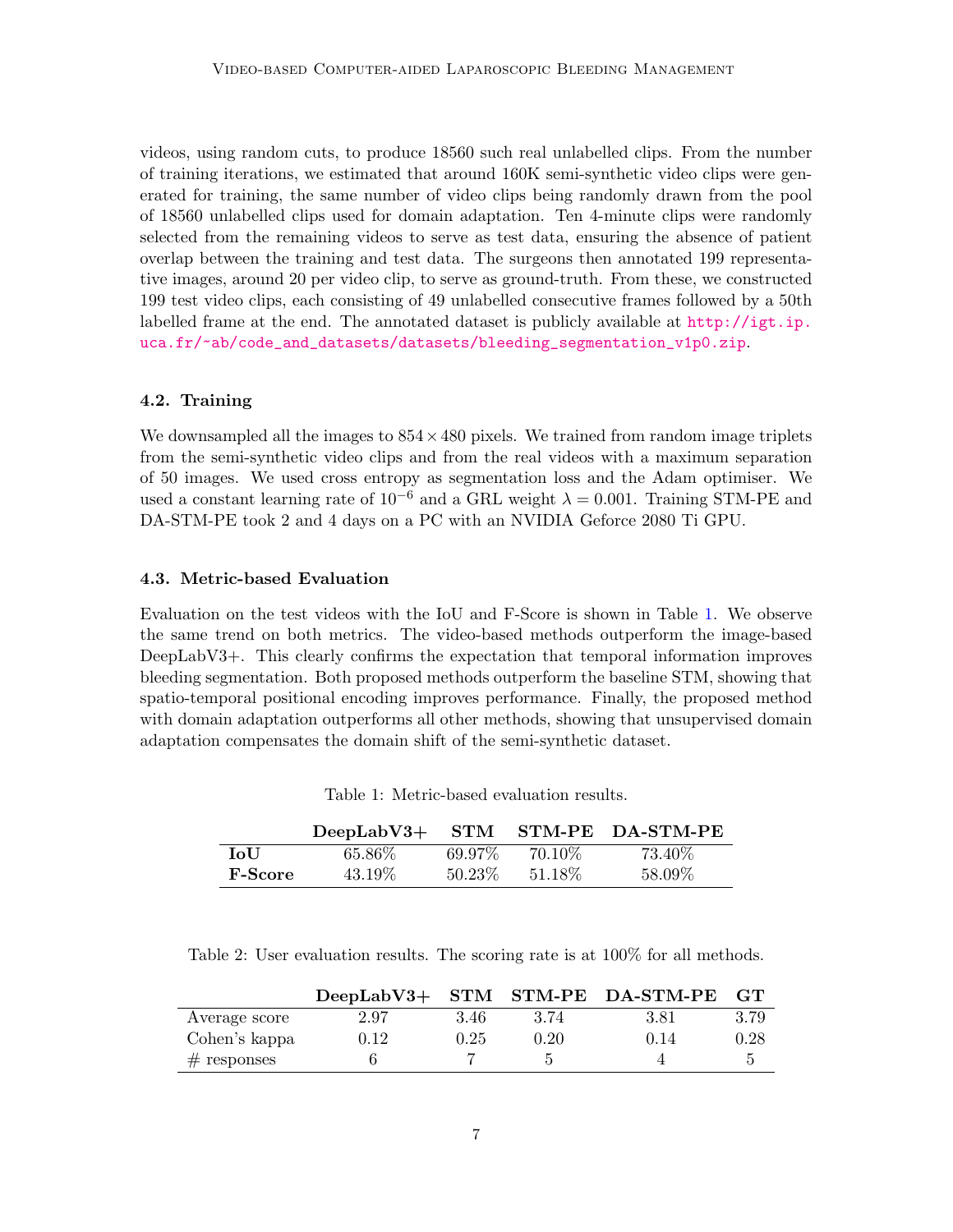## 4.4. User Evaluation

We created five questionnaires, for the four methods and the ground-truth (GT). The questionnaires were sent to surgeons with various levels of expertise. Figure [4](#page-7-0) shows sample data and Table [2](#page-6-1) reports statistics. Generalised Cohen's kappa [\(Cohen,](#page-8-9) [1960;](#page-8-9) [Gwet,](#page-9-10) [2014\)](#page-9-10) is used to evaluate inter-rater agreement. This shows a slight to fair agreement between the expert responses, which is acceptable, given the subjective nature of bleeding segmentation. We observe the same trend as on the metric-based evaluation. In addition, the ground-truth score is very similar to DA-STM-PE, the best performing method, at about 3.8. This is because of the inherent ambiguities that exist in spotting bleeding and its extent, which leads to variability across the surgeons. The proposed methods perform far better than the baseline ones, scoring close to the ground-truth.



Figure 4: Sample segmentation masks from user evaluation. Left to right: original image, DeepLab3+ (DL), STM, STM-PE, DA-STM-PE and groundtruth (GT).

## <span id="page-7-0"></span>5. Conclusion

We have studied CALBM, for which we have proposed new STM networks. Our proposed STM-PE benefits from explicit spatio-temporal positional encoding, which the baseline STM lacks, and which improves performance. Our proposed DA-STM-PE is a further extension to achieve unsupervised adversarial domain adaptation. Using this new architecture, we have developed a framework for training video-based segmentation with semi-synthetic video data generated from still images. This is a valuable achievement for problems in which data annotation is extremely costly, and will thus be useful in other problems than CALBM. Our CALBM system is the first based on video-based segmentation and which exploits semi-supervised training. Our quantitative and user evaluations show the effectiveness of the proposed methods.

Our current work involves collecting additional surgeon responses for the user evaluation and testing our system in vivo. Our future work will involve extending our system to map the bleeding sources using SLAM and training for additional organs and procedures in laparoscopy and endoscopy, as well as finding an advanced evaluation metric.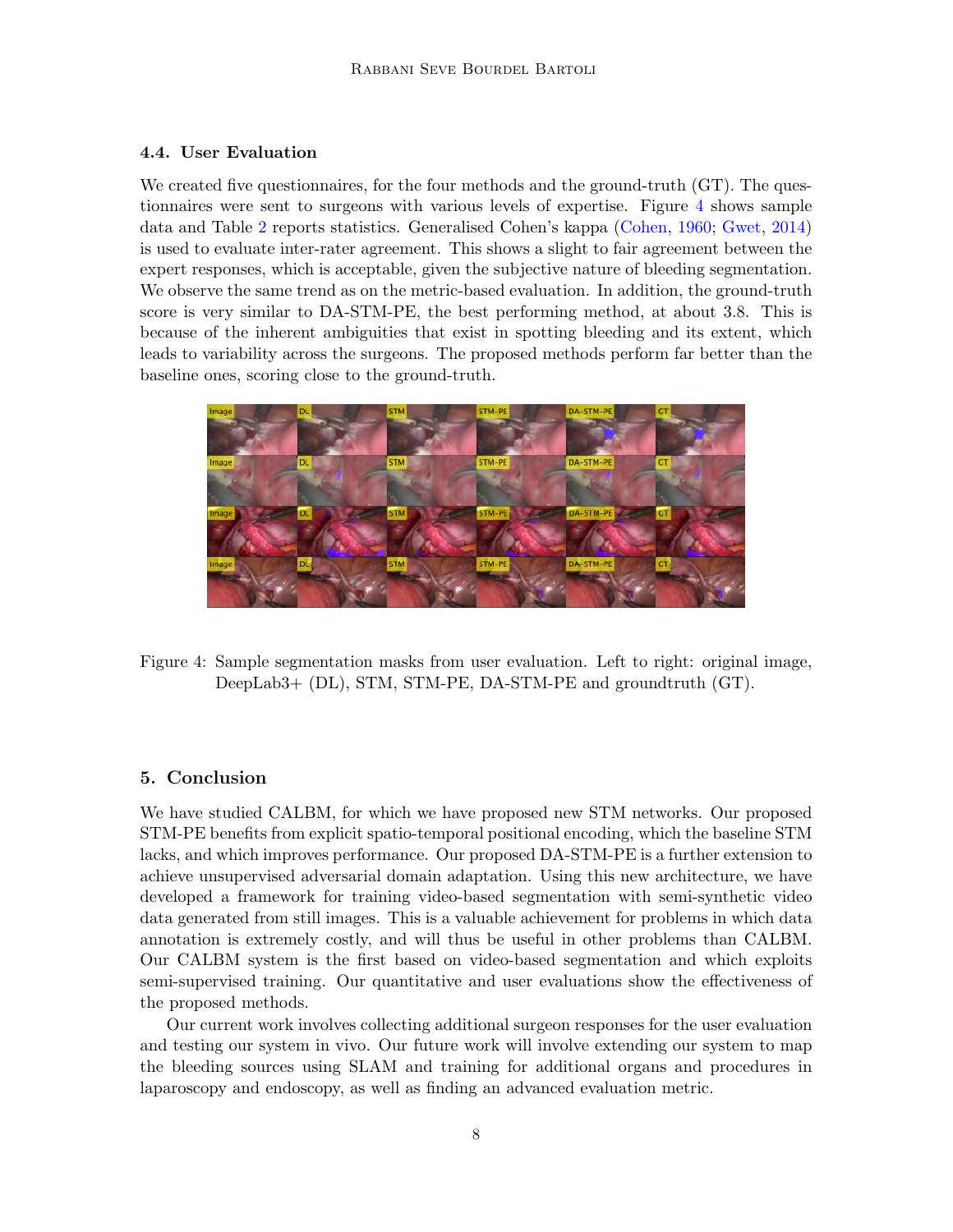# Acknowledgments

This research has been funded by Cancéropôle CLARA within the Proof-of-Concept project AIALO (2020-2023).

# References

- <span id="page-8-2"></span>Joseph F Buell, Daniel Cherqui, David A Geller, Nicholas O'rourke, David Iannitti, Ibrahim Dagher, Alan J Koffron, Mark Thomas, Brice Gayet, Ho Seong Han, et al. The international position on laparoscopic liver surgery: The louisville statement, 2008. Annals of surgery, 250(5):825–830, 2009.
- <span id="page-8-5"></span>Alessandro Casella, Sara Moccia, Dario Paladini, Emanuele Frontoni, Elena De Momi, and Leonard S Mattos. A shape-constraint adversarial framework with instance-normalized spatio-temporal features for inter-fetal membrane segmentation. Medical Image Analysis, 70:102008, 2021.
- <span id="page-8-7"></span>Liang-Chieh Chen, Yukun Zhu, George Papandreou, Florian Schroff, and Hartwig Adam. Encoder-decoder with atrous separable convolution for semantic image segmentation. In Proceedings of the European conference on computer vision (ECCV), pages 801–818, 2018.
- <span id="page-8-0"></span>Tan To Cheung, Ronnie TP Poon, Wai Key Yuen, Kenneth SH Chok, Caroline R Jenkins, See Ching Chan, Sheung Tat Fan, and Chung Mau Lo. Long-term survival analysis of pure laparoscopic versus open hepatectomy for hepatocellular carcinoma in patients with cirrhosis: a single-center experience. Annals of surgery, 257(3):506–511, 2013.
- <span id="page-8-9"></span>Jacob Cohen. A coefficient of agreement for nominal scales. Educational and psychological measurement, 20(1):37-46, 1960.
- <span id="page-8-6"></span>M. Everingham, L. Van Gool, C. K. I. Williams, J. Winn, and A. Zisserman. The PAS-CAL Visual Object Classes Challenge 2012 (VOC2012) Results. http://www.pascalnetwork.org/challenges/VOC/voc2012/workshop/index.html.
- <span id="page-8-1"></span>David Fuks, François Cauchy, Samir Ftériche, Takeo Nomi, Lilian Schwarz, Safi Dokmak, Olivier Scatton, Grazia Fusco, Jacques Belghiti, Brice Gayet, et al. Laparoscopy decreases pulmonary complications in patients undergoing major liver resection. Annals of surgery, 263(2):353–361, 2016.
- <span id="page-8-8"></span>Yaroslav Ganin, Evgeniya Ustinova, Hana Ajakan, Pascal Germain, Hugo Larochelle, François Laviolette, Mario Marchand, and Victor Lempitsky. Domain-adversarial training of neural networks. The journal of machine learning research, 17(1):2096–2030, 2016.
- <span id="page-8-3"></span>Alvaro Garcia-Martinez, Jose María Vicente-Samper, and José María Sabater-Navarro. Automatic detection of surgical haemorrhage using computer vision. Artificial intelligence in medicine, 78:55–60, 2017.
- <span id="page-8-4"></span>Tonmoy Ghosh, Linfeng Li, and Jacob Chakareski. Effective deep learning for semantic segmentation based bleeding zone detection in capsule endoscopy images. In 2018 25th IEEE International Conference on Image Processing (ICIP), pages 3034–3038. IEEE, 2018.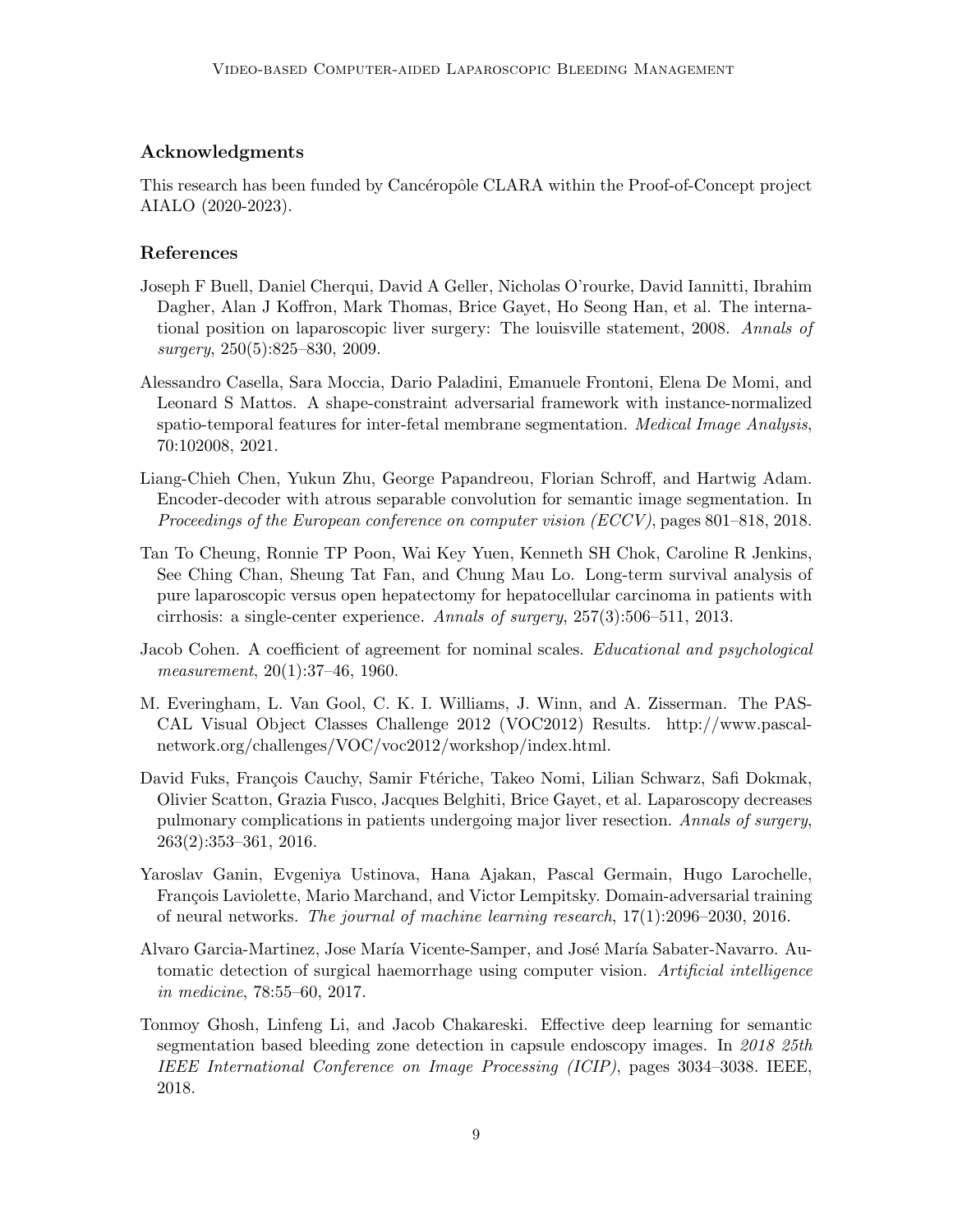- <span id="page-9-0"></span>Amanda Grant-Orser, Ramadan El Sugy, and Sukhbir S Singh. Does laparoscopy safely improve technicity for complex hysterectomy cases? Journal of Obstetrics and Gynaecology Canada, 36(3):248–252, 2014.
- <span id="page-9-10"></span>Kilem L Gwet. Handbook of inter-rater reliability: The definitive quide to measuring the extent of agreement among raters. Advanced Analytics, LLC, 2014.
- <span id="page-9-3"></span>Mohsen Hajabdollahi, Reza Esfandiarpoor, Pejman Khadivi, SM Reza Soroushmehr, Nader Karimi, Kayvan Najarian, and Shadrokh Samavi. Segmentation of bleeding regions in wireless capsule endoscopy for detection of informative frames. *Biomedical Signal Pro*cessing and Control, 53:101565, 2019.
- <span id="page-9-9"></span>Li Hu, Peng Zhang, Bang Zhang, Pan Pan, Yinghui Xu, and Rong Jin. Learning position and target consistency for memory-based video object segmentation. In Proceedings of the IEEE/CVF Conference on Computer Vision and Pattern Recognition, pages 4144–4154, 2021.
- <span id="page-9-2"></span>Kyungmin Jo, Bareum Choi, Songe Choi, Youngjin Moon, and Jaesoon Choi. Automatic detection of hemorrhage and surgical instrument in laparoscopic surgery image. In 2016 38th Annual International Conference of the IEEE Engineering in Medicine and Biology Society (EMBC), pages 1260–1263. IEEE, 2016.
- <span id="page-9-5"></span>Konstantinos Kamnitsas, Christian Baumgartner, Christian Ledig, Virginia Newcombe, Joanna Simpson, Andrew Kane, David Menon, Aditya Nori, Antonio Criminisi, Daniel Rueckert, et al. Unsupervised domain adaptation in brain lesion segmentation with adversarial networks. In International conference on information processing in medical imaging, pages 597–609. Springer, 2017.
- <span id="page-9-4"></span>Sizhe Li, Jiawei Zhang, Chunyang Ruan, and Yanchun Zhang. Multi-stage attention-unet for wireless capsule endoscopy image bleeding area segmentation. In 2019 IEEE International Conference on Bioinformatics and Biomedicine (BIBM), pages 818–825. IEEE, 2019a.
- <span id="page-9-7"></span>Xia Li, Zhisheng Zhong, Jianlong Wu, Yibo Yang, Zhouchen Lin, and Hong Liu. Expectation-maximization attention networks for semantic segmentation. In Proceedings of the IEEE/CVF International Conference on Computer Vision, pages 9167–9176, 2019b.
- <span id="page-9-8"></span>Xiankai Lu, Wenguan Wang, Martin Danelljan, Tianfei Zhou, Jianbing Shen, and Luc Van Gool. Video object segmentation with episodic graph memory networks. In Computer Vision–ECCV 2020: 16th European Conference, Glasgow, UK, August 23–28, 2020, Proceedings, Part III 16, pages 661–679. Springer, 2020.
- <span id="page-9-1"></span>Anna Mases, Antonio Montes, Rocio Ramos, Lourdes Trillo, and Margarita M Puig. Injury to the abdominal aorta during laparoscopic surgery: an unusual presentation. Anesthesia & Analgesia, 91(3):561–562, 2000.
- <span id="page-9-6"></span>Shervin Minaee, Yuri Y Boykov, Fatih Porikli, Antonio J Plaza, Nasser Kehtarnavaz, and Demetri Terzopoulos. Image segmentation using deep learning: A survey. IEEE Transactions on Pattern Analysis and Machine Intelligence, 2021.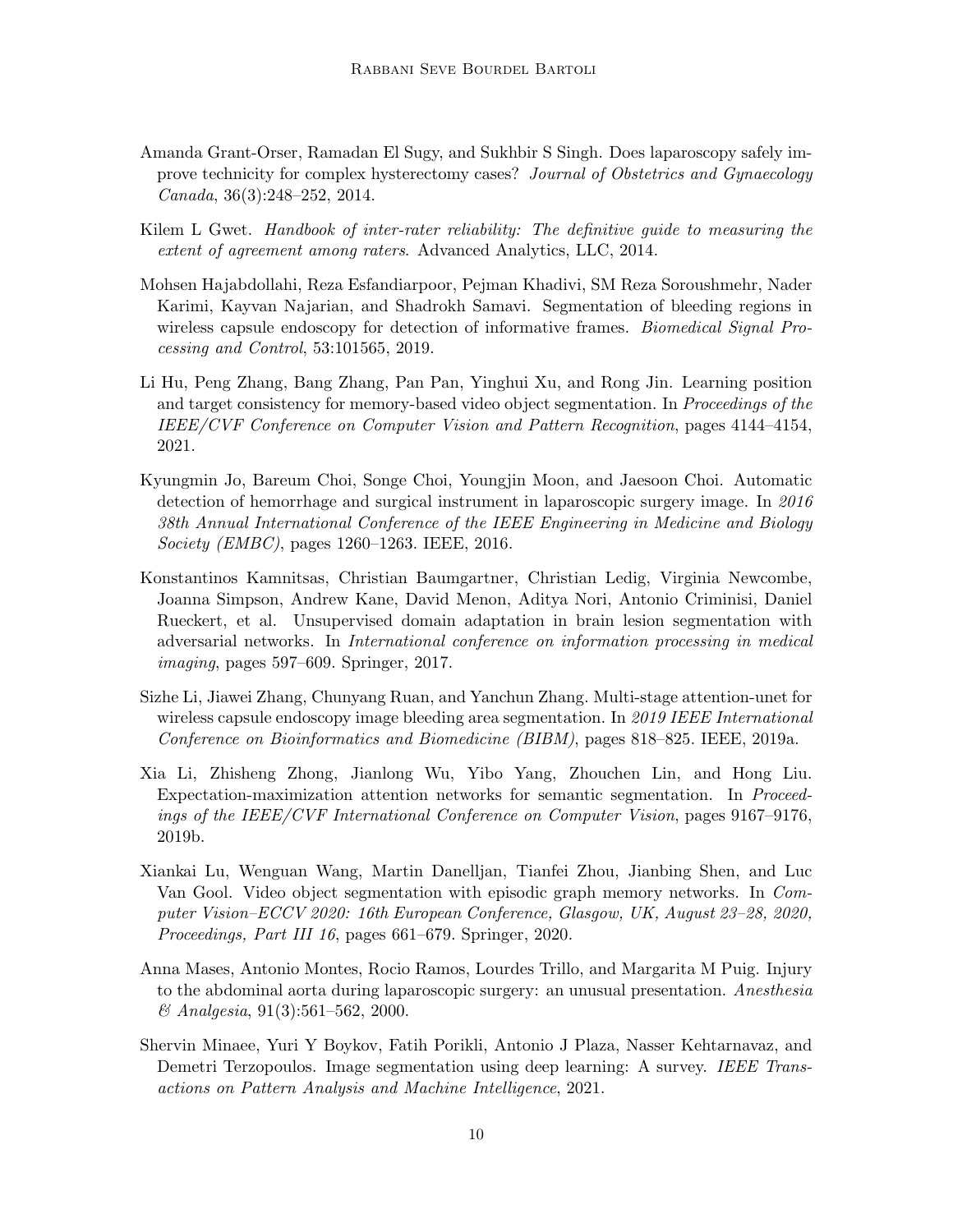- <span id="page-10-8"></span>Seoung Wug Oh, Joon-Young Lee, Kalyan Sunkavalli, and Seon Joo Kim. Fast video object segmentation by reference-guided mask propagation. In Proceedings of the IEEE conference on computer vision and pattern recognition, pages 7376–7385, 2018.
- <span id="page-10-6"></span>Seoung Wug Oh, Joon-Young Lee, Ning Xu, and Seon Joo Kim. Video object segmentation using space-time memory networks. In Proceedings of the IEEE/CVF International Conference on Computer Vision, pages 9226–9235, 2019.
- <span id="page-10-0"></span>Takayuki Okamoto, Takashi Ohnishi, Hiroshi Kawahira, Olga Dergachyava, Pierre Jannin, and Hideaki Haneishi. Real-time identification of blood regions for hemostasis support in laparoscopic surgery. Signal, Image and Video Processing, 13(2):405–412, 2019.
- <span id="page-10-3"></span>Eva Tuba, Milan Tuba, and Raka Jovanovic. An algorithm for automated segmentation for bleeding detection in endoscopic images. In 2017 International Joint Conference on Neural Networks (IJCNN), pages 4579–4586. IEEE, 2017.
- <span id="page-10-9"></span>Ashish Vaswani, Noam Shazeer, Niki Parmar, Jakob Uszkoreit, Llion Jones, Aidan N Gomez, Lukasz Kaiser, and Illia Polosukhin. Attention is all you need. In Advances in neural information processing systems, pages 5998–6008, 2017.
- <span id="page-10-5"></span>Wenguan Wang, Tianfei Zhou, Fatih Porikli, David Crandall, and Luc Van Gool. A survey on deep learning technique for video segmentation.  $arXiv$  preprint  $arXiv:2107.01153$ , 2021.
- <span id="page-10-7"></span>Haozhe Xie, Hongxun Yao, Shangchen Zhou, Shengping Zhang, and Wenxiu Sun. Efficient regional memory network for video object segmentation. In Proceedings of the IEEE/CVF Conference on Computer Vision and Pattern Recognition, pages 1286–1295, 2021.
- <span id="page-10-1"></span>Shota Yamamoto, Yuichiro Hayashi, Shintaro Morimitsu, Takuya Ozawa, Takayuki Kitasaka, Masahiro Oda, Nobuyoshi Takeshita, Masaaki Ito, and Kensaku Mori. Bleeding area segmentation from laparoscopic video based on u-net for laparoscopic surgery support. IEICE Technical Report; IEICE Tech. Rep., 119(399):209–214, 2020.
- <span id="page-10-2"></span>Shota Yamamoto, Yuichiro Hayashi, Shintaro Morimitsu, Takayuki Kitasaka, Masahiro Oda, Nobuyoshi Takeshita, Masaaki Ito, and Kensaku Mori. Automatic segmentation of bleeding from laparoscopic video using cascade cnn. IEICE Technical Report; IEICE Tech. Rep., 120(431):172–175, 2021.
- <span id="page-10-4"></span>Barret Zoph, Golnaz Ghiasi, Tsung-Yi Lin, Yin Cui, Hanxiao Liu, Ekin D Cubuk, and Quoc V Le. Rethinking pre-training and self-training. arXiv preprint arXiv:2006.06882, 2020.

## Appendix A. Error Analysis

We discuss the failure modes of the proposed bleeding segmentation method and how they can downgrade the performance of a CALBM system. We manually inspected the segmentation masks from the proposed method and categorised the minor and major sources of failure as follows: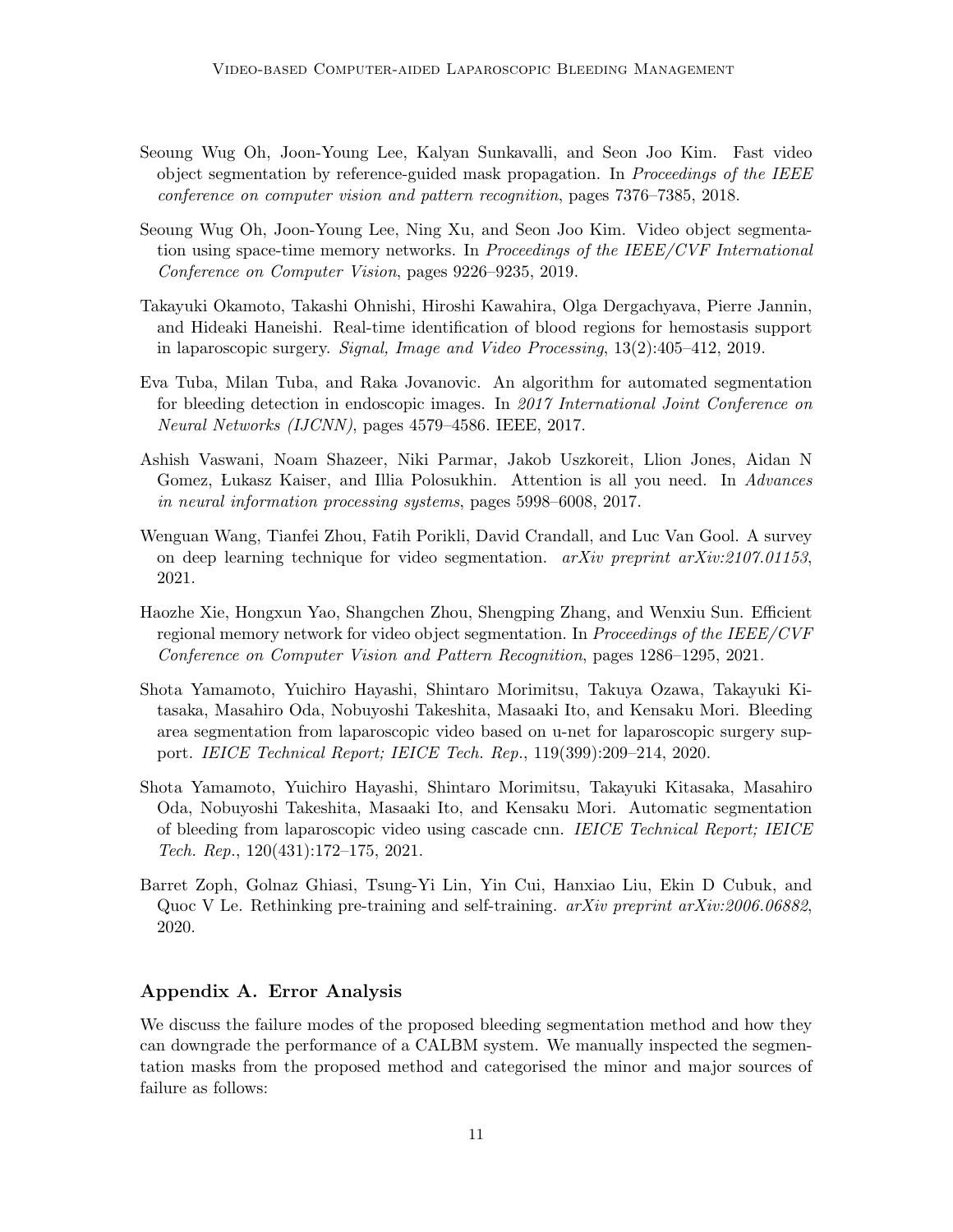- Minor boundary misalignment. In this mode the bleeding segmentation masks visually look very similar to the ground-truth. There is nonetheless inevitably a slight degree of misalignment at the boundaries. For these, the IoU lies within 85% to 95%. Examples are shown in Figure [5.](#page-12-0) The misalignment is explained by the subjectivity in segmentation of the faded bleeding boundaries. This type of failure is minor and is not expected to impact a CALBM system performance.
- Major boundary misalignment. In this mode, the segmentation method is unable to segment the bleeding precisely. This type of failure is rare but can downgrade the visualisation. Examples are shown in Figure [6.](#page-12-1) A CALBM system should be able to cope with this failure, as it only happens at isolated frames, hence mitigating its clinical impact.
- False positives. In this mode, false bleeding sources are segmented. This is a rare event, occurring mainly owing to a confusion with steady blood, coagulated blood, blood vessels and similar reddish looking tissues. Examples are shown in Figure [7.](#page-12-2) This failure mode downgrades visualisation as flicker noise but does not downgrade the clinical reliability, as a CALBM system should be able to filter it out.
- False negatives in early phase of bleeding. False negatives are the most serious type of failure mode. These occur when the segmentation misses a bleeding source. We found a few cases of this failure mode. Examples are shown in Figure [8.](#page-12-3) These failures are temporarily and hence are not expect to seriously harm the system reliability.
- False negatives in advanced phase of bleeding. This failure mode can intensively harm the reliability of a CALBM system, as it would cause a bleeding source to be overlooked. We did not find any occurrence of this failure in our study.

The frequency of occurrence for each failure mode following our analysis is reported in Table [3.](#page-11-0) The perfect segmentation cases have an IoU greater than 95%.

<span id="page-11-0"></span>

| Success and failure modes                     | Frequency |  |
|-----------------------------------------------|-----------|--|
| Perfect segmentation                          | 06.03%    |  |
| Minor boundary misalignment                   | 48.24%    |  |
| Major boundary misalignment                   | 26.63%    |  |
| False positives                               | 14.07%    |  |
| False negatives in early phase of bleeding    | 05.02%    |  |
| False negatives in advanced phase of bleeding | 00.00%    |  |

Table 3: Occurrence of the different types of failure modes in our test dataset.